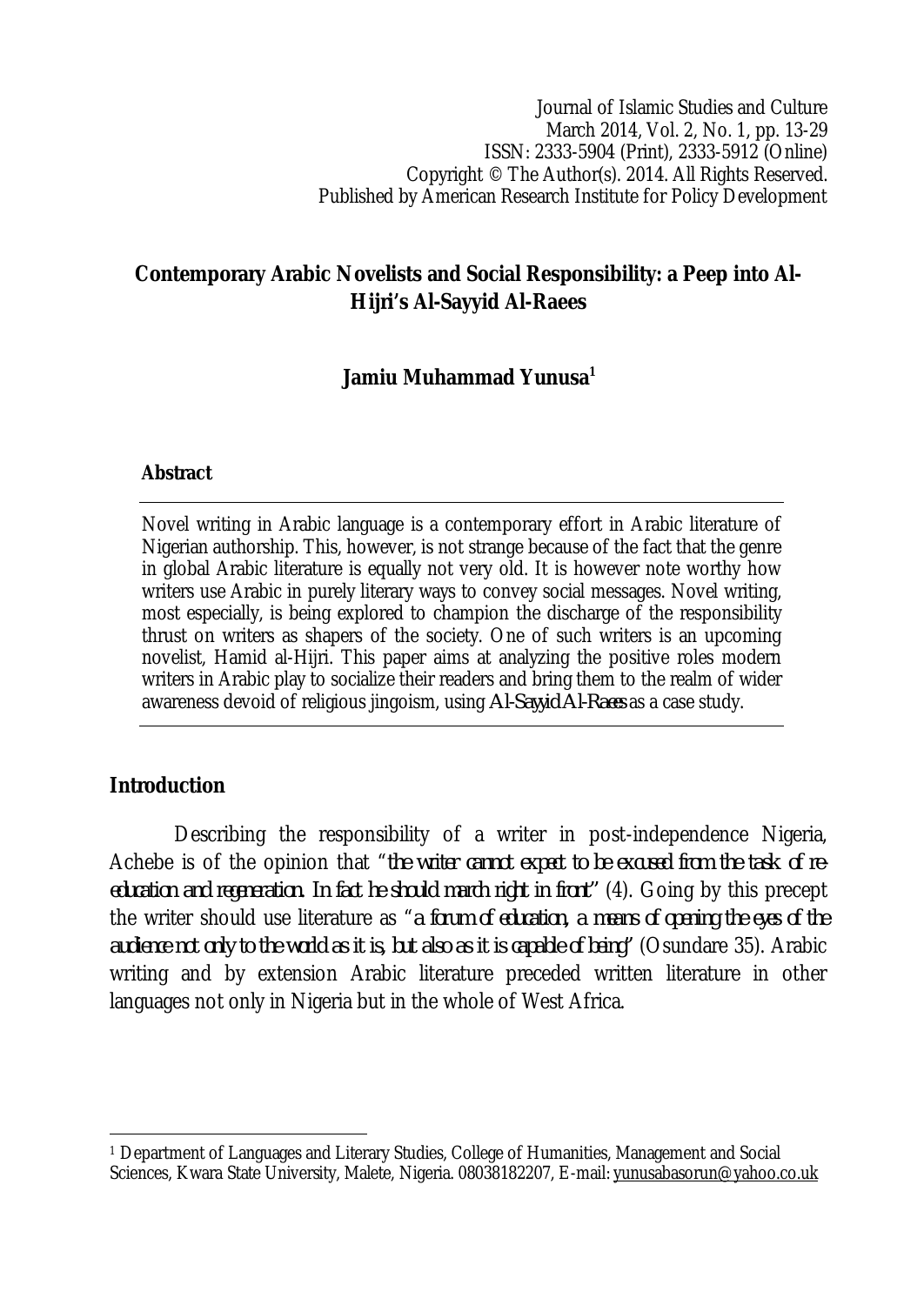It is an established fact that literacy in Arabic language had been in existence in this part of Africa many centuries before the emergence of Western education of any form in any language (Fafunwa 73-7). Stressing the importance of Arabic in navigating West African history, Fafunwa admitted that earlier Arab travelers provided insight into history of West African people through volumes of their travelogues. (51) Also, according to Bivar, A. D. H. and M. Hisket, literacy in Arabic and the custom of authorship had been firmly introduced into West African region since 1078 (105). In addition to travelogue, themes of Arabic authorship had mostly been teaching religious tenets. This didactic nature of the ancient writings is widespread not only in Nigeria but the entire region. Another fact about Arabic writing is that poetry is the most common feature since even the religious teachings were versified. However, all these, changed some decades back in terms of theme, genre and style as writers started embarking on prosaic creative endeavors covering several literary fields most especially novels and plays.

The population of citizens who are literate in Arabic is very significant and the content of any literature written in it could positively impact immensely. The population of Muslims is very large in Nigeria (Olatunde) and their attachment to Arabic language is so strong that a writer in the language wields considerable influence that necessitates the study of its literature vis-à-vis national outlook therein. This paper is therefore inspired by the need to present the effort of one of the authors at discharging his responsibility to his society.

This paper approaches the study from theoretical framework of literature as *essentially 'social'-has social causes, contents and effects.* (Childs, Peters. Roger, Fowler. 221) Embarking on a presentation of this nature is necessary in order to appreciate the contemporary functions Arabic literature is being used for even in non-Arabic speaking countries like Nigeria. This paper has the following sub-headings: introduction, the author, synopsis of the novel, thematic analysis, narrative techniques and conclusion. The translation to English of the excerpts from the novel under discussion is done by the writer of this paper.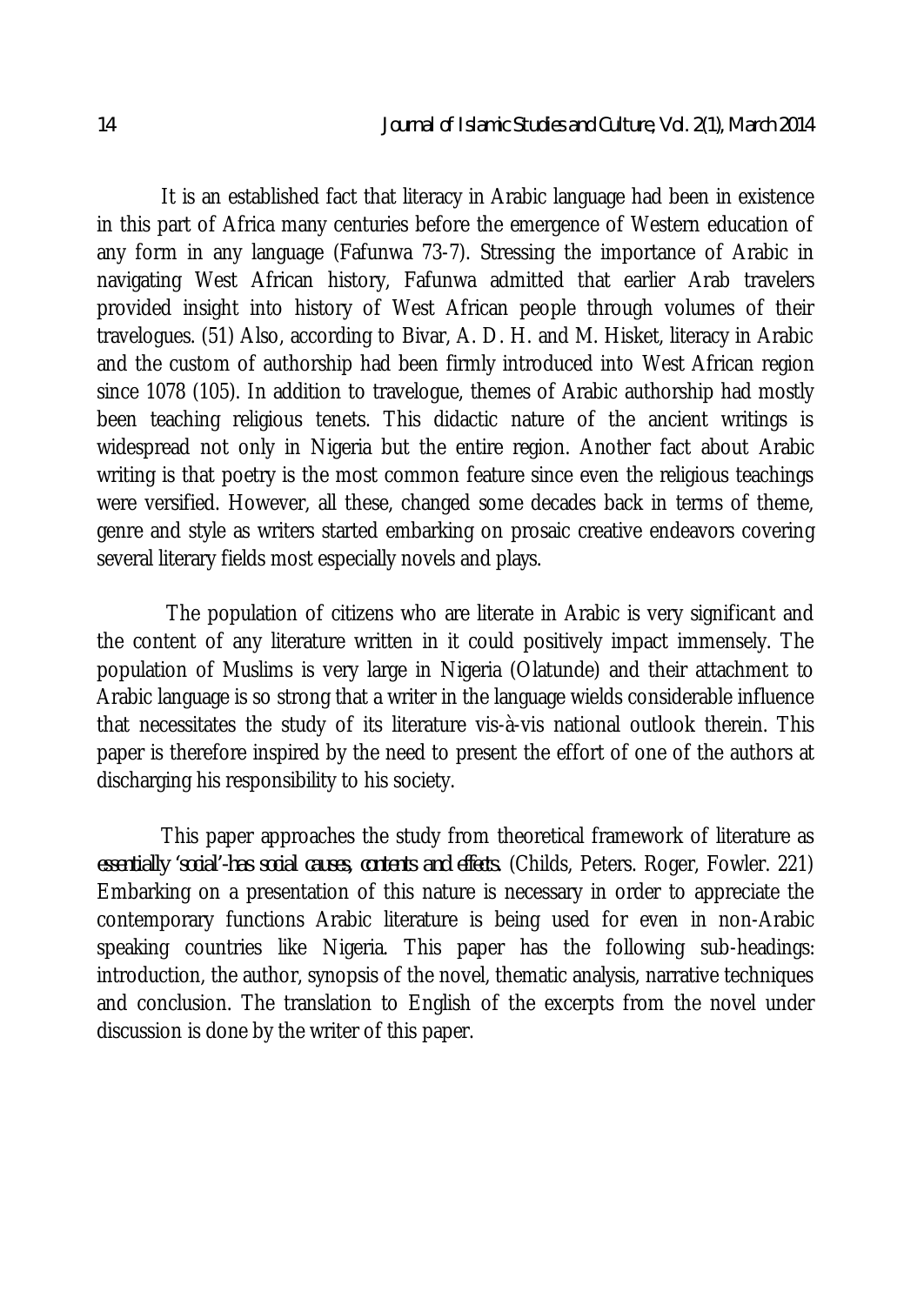#### **The Author**

Literature often presents authorial experience, personal or collective. The ideology of the writer is equally significant. This is true of Hamid Mahmud Ibraheem Al Hijri who was born on  $9<sup>th</sup>$  May, 1976 in Aigoro village in Ilorin East Local Government Area of Kwara State, Nigeria. The village is about fifty kilometer away from Ilorin, the State capital.

He started his elementary education under the guidance of his father from whom he learnt the Qur'an and some elementary *'ilmi* training. He later proceeded to Ilorin and joined the renowned *Darul-'uloom* School of Arabic Studies. His stay in the school was, however, very short as fate took him to a Kano based scholar of Fulani descent, Adam Yahya 'Abdur Rahman the founder of *Darul Hijrah* for Arabic and Islamic Studies. Al Hijri obtained both junior and senior secondary certificates from the school between 1993 and 1998. He proceeded to the Republic of Chad in 1999 where he joined College of Arabic and Islamic Studies, an affiliate of the famous Jam'iyyah ad-da'awah al-Islamiyyah al-'Arabiyyah in the Republic of Libya. He obtained his Bachelor of Arts Degree from the college in 2003 with distinction, and his higher diploma in the mother university in Libya in 2004 also with distinction. He enrolled for Master Degree in the same university and completed the course with distinction in 2007.On his return to Nigeria in 2007, he did his mandatory National Youth Service Corps (NYSC) in Gombe State. He presently lectures at Adamu Augi College of Education, Argungu, Kebbi State, Nigeria.

Al Hijri has authored many books of creative writing and literary research some of which are: *Khadimul watan* (Youth Service Corps Member), *Al Sayyid ar Raees*  (Mr. President), *Ma'asaatul Hubb* (The Tragedy of Love) et cetera.

#### **Synopsis of the Novel**

Ismaila, a brilliant and highly talented youth, is a student at the Department of Engineering in one of Nigerian universities. Buki is also a student of the same institution but at the Department of Economics. Providence brings the two together which later blossoms into an intense relationship which makes them very famous in the entire university environment.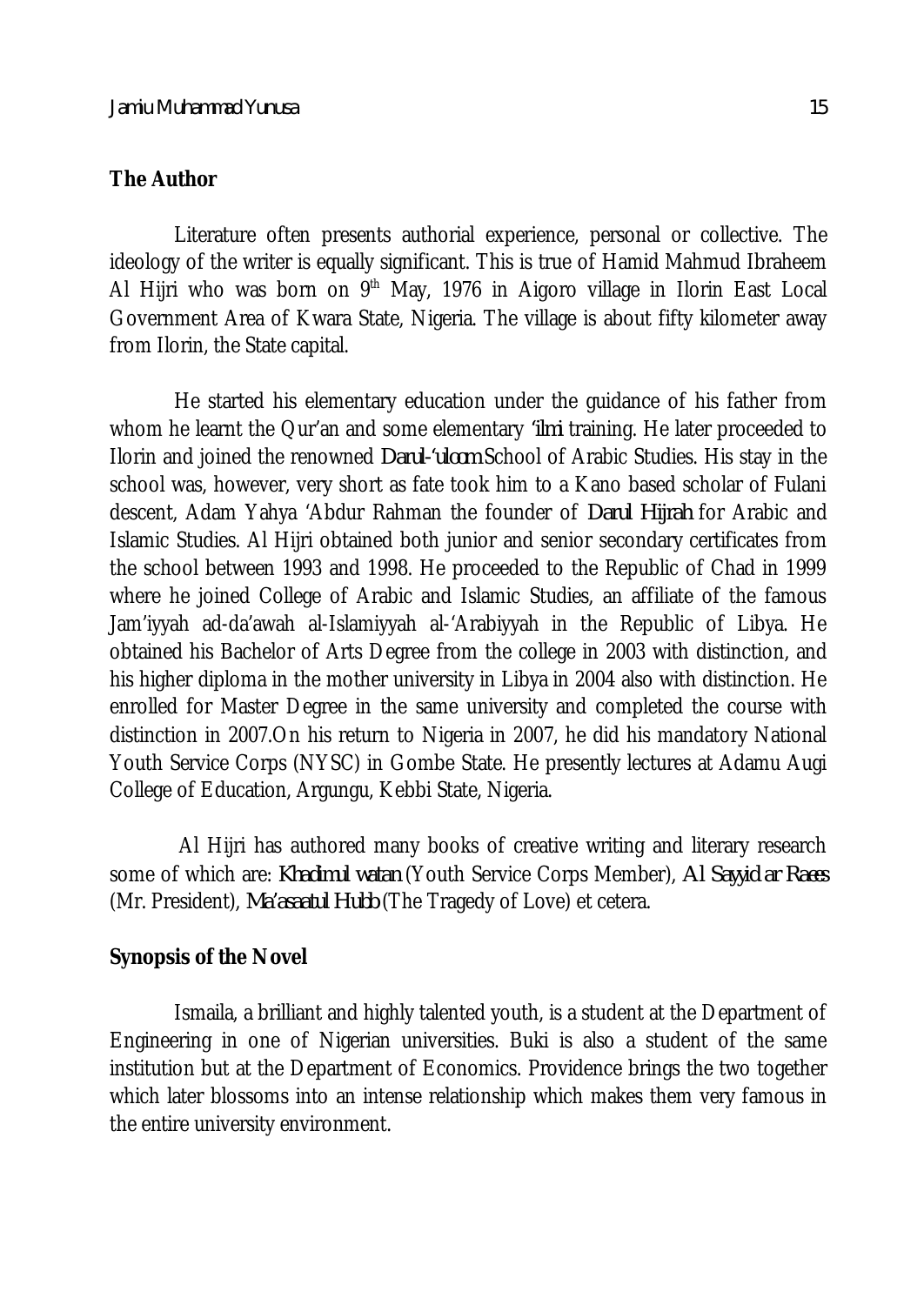They both agree to settle down as a couple after their education, but this is never to be as the romance goes sour after Ismaila graduates ahead of Buki and is posted to Kano for the mandatory national youth service.

He is posted to a construction company for his primary assignment. That prompts him to rent an apartment in Sabon-Gari, an area close to his place of work. Interest in politics manifests in him during the period and he demonstrates that by forming a union of workers in the company. The adventure brings him a lot of illfeelings from those who are peeved by his success and rising profile. A neighbor's housewife is used to smear him with accusation of rape. He is arrested, detained in police custody for days, and is to be charged to court but he regains freedom. He is exonerated after it is discovered that the whole thing is a set-up. This incident forces him to leave Sabon-Gari and get himself another apartment in the rustic area of the city although not very far away from his place of work.

Ismaila relocates to Jakara area of the old city. The house he moves to is a one-storey building. The ground floor is rented to tenants while the storey floor is occupied by the widow of the landlord and her children. His relocation to this house is a watershed both in his romantic life and his growth as a detribalized citizen. He gets attracted to Ruqayyah, the eldest daughter in his landlord's family. The cultural and ethnic differences do not constitute a barrier to their coming together as the good manner he is imbued with coupled with his being a devout religious person endear him to almost everyone in the area. His proposal of marriage to Ruqayyah is accepted after thorough consideration of his person and religion. He, as well, did not have any problem convincing his parents on his marrying a Hausa lady since his maternal grandfather lived in Kano for a very long time, and his mother only left the city when it is time for her to marry.

However, a day to the wedding his mobile phone rings and it is Buki that was on the other end. Trying to justify his abandoning of her, he falsely accuses her of flirting with the Head of the Department in the university. She cannot bear this because it is a blatant lie. The wedding takes place and is the talk of the town for a very long time. The marriage is blessed with three kids, the eldest of whom is Mansur. Shortly before his marriage Ismaila gets close to a Muslim cleric who plays a far reaching role in the life of his family.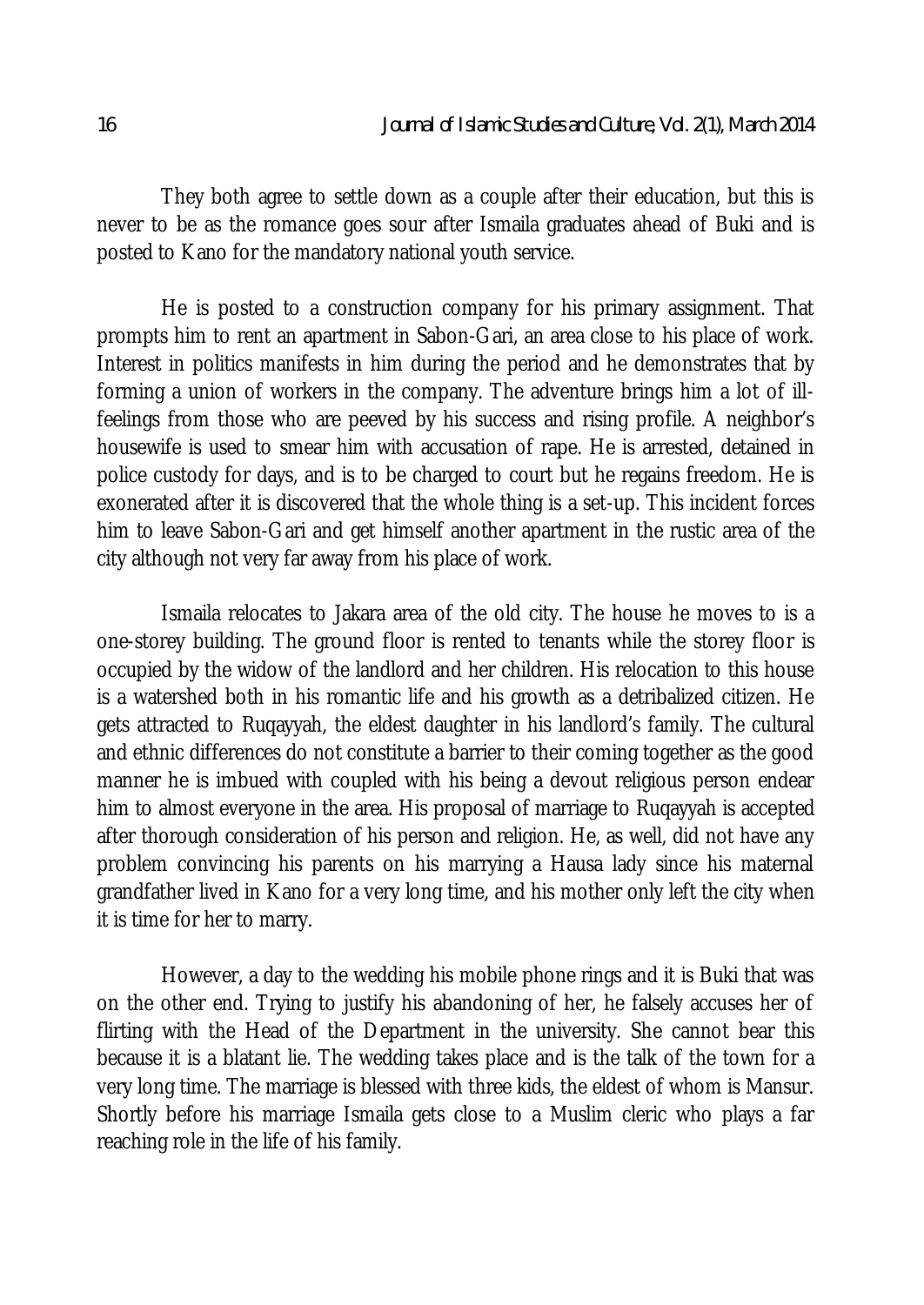He gets accelerated promotion in his place of work as a result of his hard work, honesty, loyalty, dedication and quality. Mr. Clark, the owner of the company,

one day summons his senior staff to a meeting where he tells them of his intention to return to Britain his home country and that he has appointed Ismaila the head of his Nigerian business outfit.

Mansur starts his education very early and completes his primary and junior secondary education programmes in Kano. His father then sends him down Southwestern Nigeria for his senior secondary school education for him to have first hand interaction with the culture and language of the Yoruba. He makes good 'O level result on completion which earns him admission into a university in London. He spends four years studying political science and graduates with good degree class. Throughout his stay abroad, he lives with Mr. Clark, his father's benefactor.

While in London, he comes in contact with Grace, an Ibo lady from Nigeria who is also there for study in the same university. They become very close and agree to get married on returning home. Grace is the only child of Chinedu, an Enugu based politician; her mother is, however, a Yoruba woman. Mansur graduates ahead of his fiancée which necessitates his going back to Nigeria earlier. It is, however, arranged that he choose Enugu State for his mandatory one-year national youth service. While serving, he learns much about Nigerian politics under the tutelage of his father-in-law in whose establishment he serves. Grace has related to her parents the relationship between her and Mansur and has also told them of how he rescued her from death by donating his blood when she had accident in London. He is very well loved not only by Chinedu and his wife but also by all around him.

Grace immediately returns to Nigeria after her course and a date is fixed for the marriage introduction. Ismaila, Mansur's father, has to come to Enugu from Abuja, his new abode. To the surprise of everyone present, the mother-in-law faints on sighting the would-be father-in-law of her only child is also speechless and immediately starts shivering because Grace's mother is Buki, his jilted university girl friend. When Buki is revived after which she vehemently objects to Ismaila's son marrying her only child fearing her daughter may be treated the same way she is treated by Ismaila. Chinedu appeals to his wife to forget the past and allow the young partners live their lives.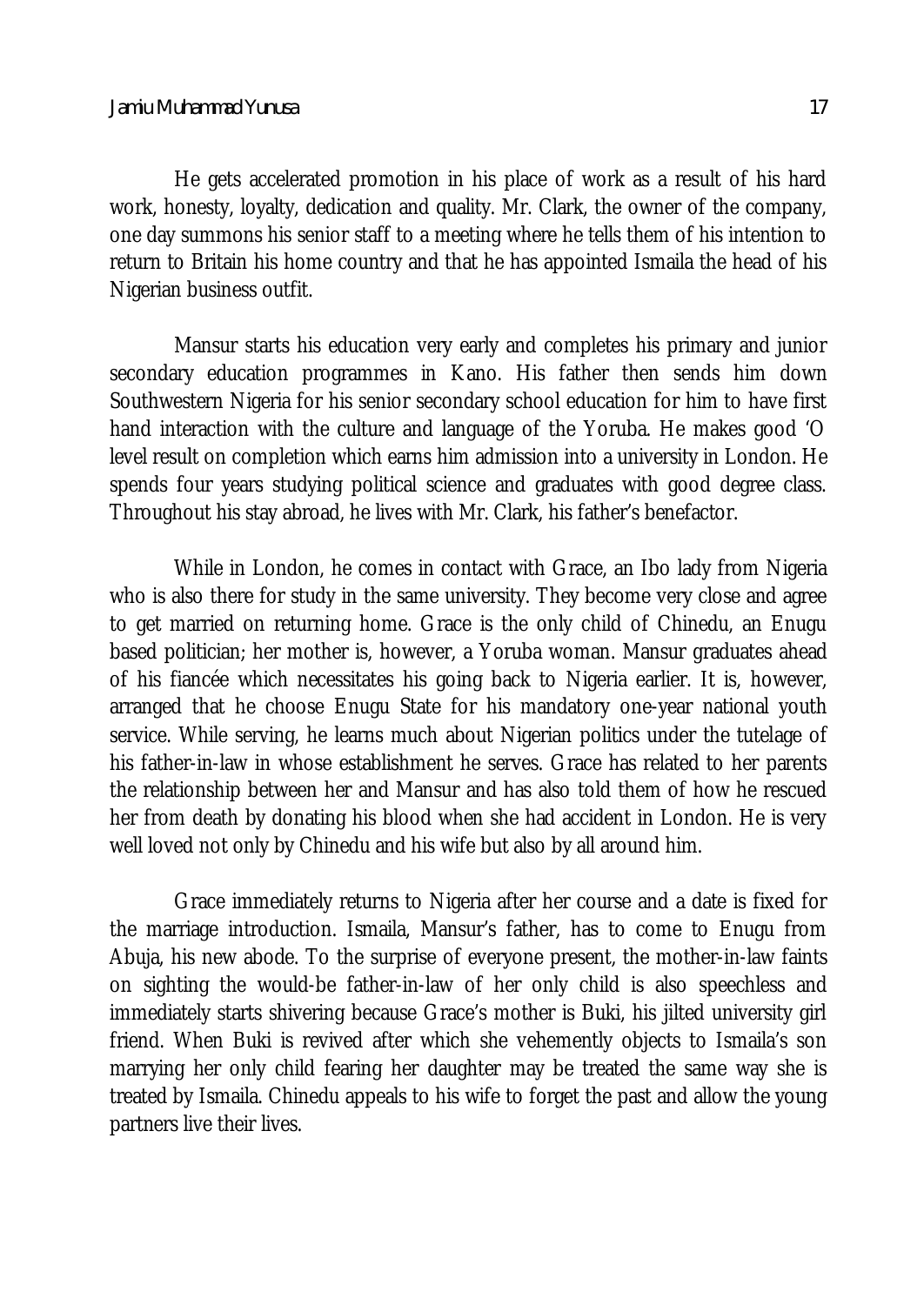He also convinces her that he knows of many Muslims treating their wife very well especially the educated ones and that Mansur should be accepted on his merit. Mansur's father begs profusely for forgiveness and is eventually pardoned. The two lovers are blessed as husband and wife.

After some years, Mansur contests, on the permission of his father-in-law, for the local government chairmanship in his state of origin, Kwara. He wins the election and his performance earns him the gubernatorial slot of his party which he also wins. His eye-catching performance and ingenuity as state governor do not go unnoticed by his party, as he is chosen as the presidential candidate. His detribalized personality tremendously assists in his becoming the president. As a President of Hausa and Yoruba parentage with a wife that has Ibo father from the South-Eastern part of the country, Mansur is truly a balanced Nigerian. Mr. President performs so well that almost every Nigerian applauds his governance except the very few greedy and selfish godfathers. Though very few, the godfathers are very powerful; they trouble him so much that attempts are made on his life. His sin, according to them, is that he makes the masses the fulcrum of his governance. On completing his tenure, he refuses to contest for another term despite the masses' yearning for that because his spiritual father, Muhyiddeen, tells him a single term should suffice for him.

### **Analysis**

A writer, to a large extent, is a teacher passing lessons to his readers or a righter correcting his audience through his writings. This is because *the artist lives in society and draws his material from it…Hence his imagination is just as socially determined, and his fiction is fact, only refracted through the lenses of the imagination.* (Osofisan, Femi 33) This status and role, however, could not be ascribed to Nigerian writers in Arabic until very recently; this is because the language was more identified with the religion of Islam through which it become widespread. The functions to which it is hitherto subjected, according to Hunwinck, J. O., are religious teaching, official record keeping, diplomatic correspondences, personal letters etcetera (37-41). With the turn of another millennium, the language gains enhanced status as it is being used for literary arts and other social engagements. Al-Hijri is one of the leading figures in Arabic creative writing in Nigeria making national issues thematic concerns of their works.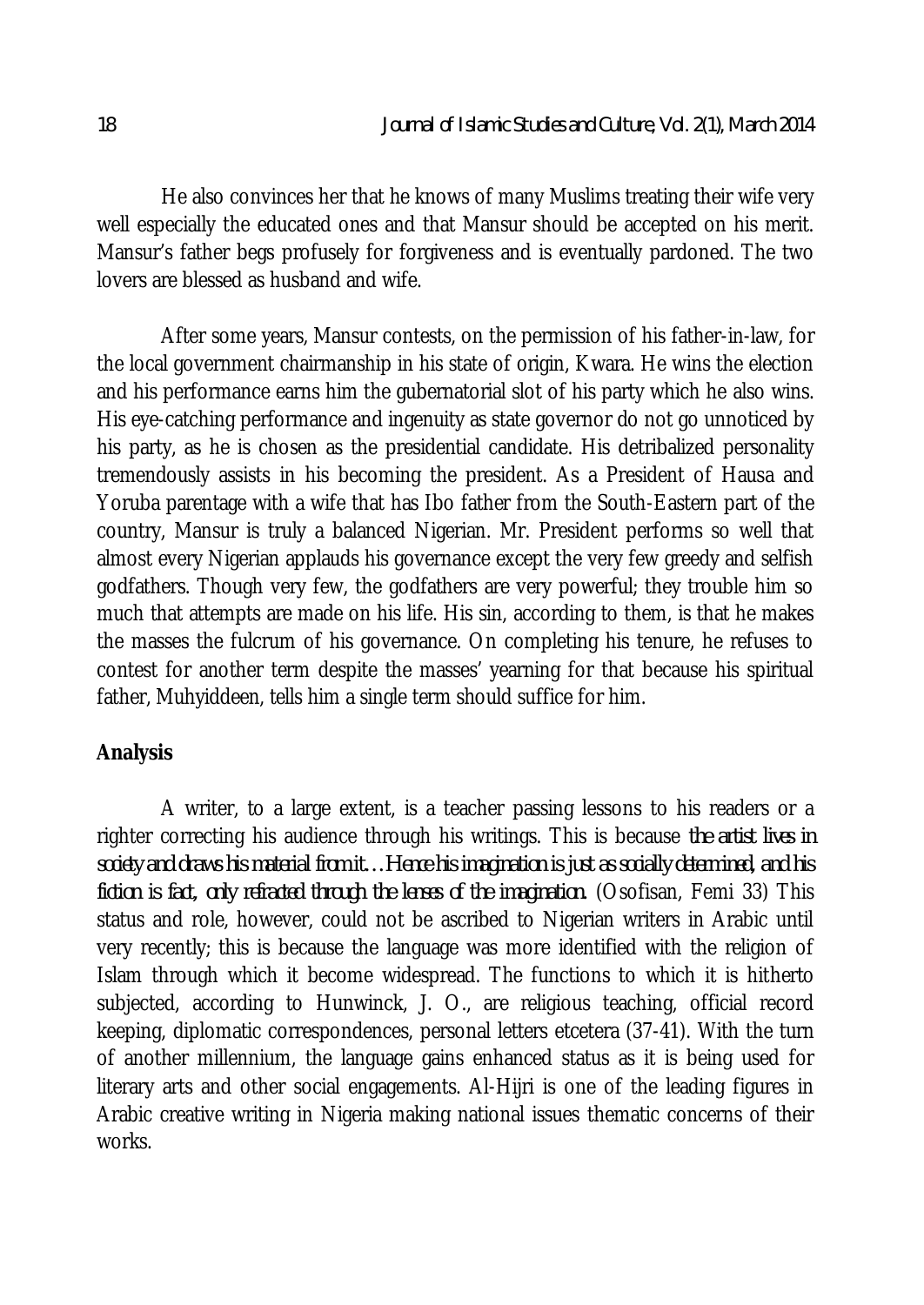The novel being studied is a fulfillment of national responsibility on the writer in the ways he handles the instrumentalities of novel writing to canvass love and unity as major ingredient of nation building.

## **Characterization**

The writer characters of the novel have a national outlook with their choice from the three major ethnic groups of Nigeria. The main characters are: Ismaila, Buki (Shakirat), Ruqayyat, Chinedu, Grace, Iyabo, Kayode and Shaykh Muhyiddeen. They are from the major Nigerian ethnic groups and they also cut across at least four of the six national geo-political zones of South-West, South-East, North-West and North-Central. North-East is, in terms of culture, not very different from North-Central and North-West; while South-South is not too dissimilar to South-East. This makes it very clear that the writer targets audience in the entire country as a united entity.

# **Theme**

The thematic concern of the novel is national unity hence the highlighting and discussing of issues that are national in nature. Given the diverse nature of the Nigerian cultures, it is only a detribalized person who possesses crisscross understanding and mutual respect for all that is suitable to lead modern Nigeria. Mansur is this ideal person; he is a Muslim born in Kano to a Yoruba father and a Hausa mother. He is educated both in the Northern and Western Nigeria as well as in London; he is married to a Christian Igbo lady whose parents are Igbo (father) and Yoruba (mother).

Having chosen a balanced national leader, he goes on to raise one of the common issues in Nigeria which is bad condition of roads, he says:

The journey was difficult and tiring, the roads were not as smooth as Ismaila expected but instead rough and with a lot of potholes. The vehicle, on a sloppy road, was moving up and down in a way that could abort an early pregnancy as it is commonly said. Deep gulfs littered the road, dangerous curves threw vehicles into confusion and despair, and deadly bends and frightening corners constituted a lot of burden on vehicles while passengers complained of hard collision with seats and glasses. (17)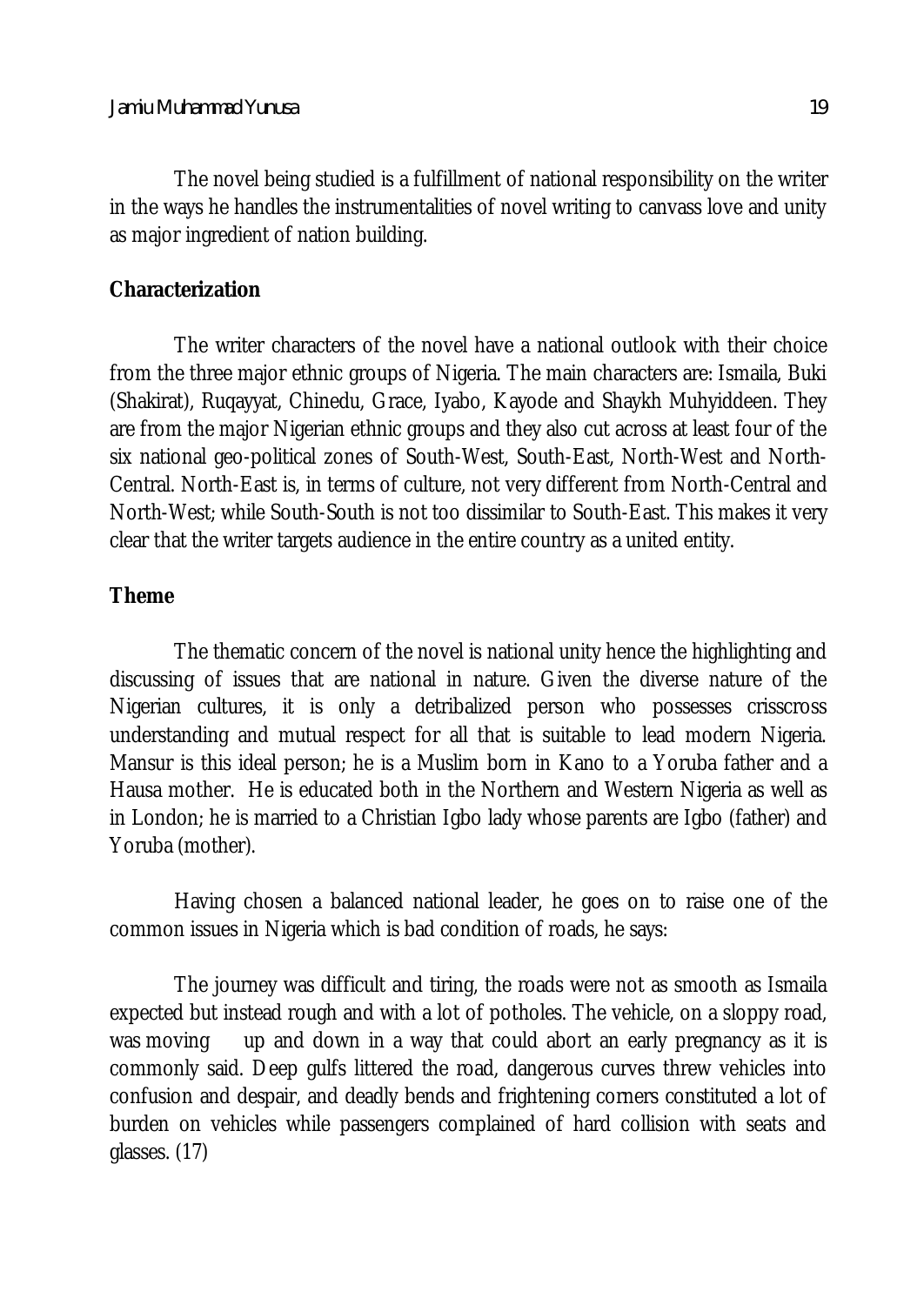The above description is true about many Nigerian roads irrespective of their location. The writer therefore breaks new grounds for Arabic literary writing by addressing national issues. His work is eye-catching not only because he is the first or the only one using Arabic language for literary expression but because, unlike others whose writings are more of autobiographies, Alhijri's concern in this novel is presenting national affairs to his readers. A look into the following paragraph further justifies the national outlook of the theme when Ismaila says:

Where is our destination in Nigeria? Before independence, we complained about the Whites and their enslaving us; we apportioned bitter blames and vicious vituperation against them; we freely rained curses of perish on them every moment; we flared and revolted against them demanding freedom, longing for independence. Life is worthless except with honour and pride! Here we are now, since five decades of our independence and we have not brought upon ourselves except toil and hardship. We have reaped nothing from our advancement except shame and degradation; we want civilization but instead came ridicule! The wealthy ones increase in wealth while the poor keep wallowing in wretchedness and deprivation. Our schools remain backward and inferior… (18)

The thought going through Ismaila's mind is the very true lamentation of every Nigerian except those benefiting from the rot and perpetuating the misery the citizens are going through. The very elderly who fought for the freedom and the younger generation who are denied access to the minimum standard of living are all piqued by the insensitivity of the rulers of this nation. Commitment to national issue of the above intensity is common to writers using English language, especially the first generation of writers. A bold expression highlighting leadership failure bedeviling the country is very uncommon in Nigerian literature of Arabic expression. With this type of courage the writer has successfully put himself in the league of those who answered Achebe's call to use literature for *re-education* and *regeneration.*

Portraying a typical affluent Nigerian Al Hijri writes:

The courtyard of his house amazes you as it is filled with luxury cars consisting high numbers of new models of Honda and Jeep brands. Furniture and other installations of the house, majority of which are expensive importations, cozy relaxing chairs in which a sitter is almost sunk, are all over the places.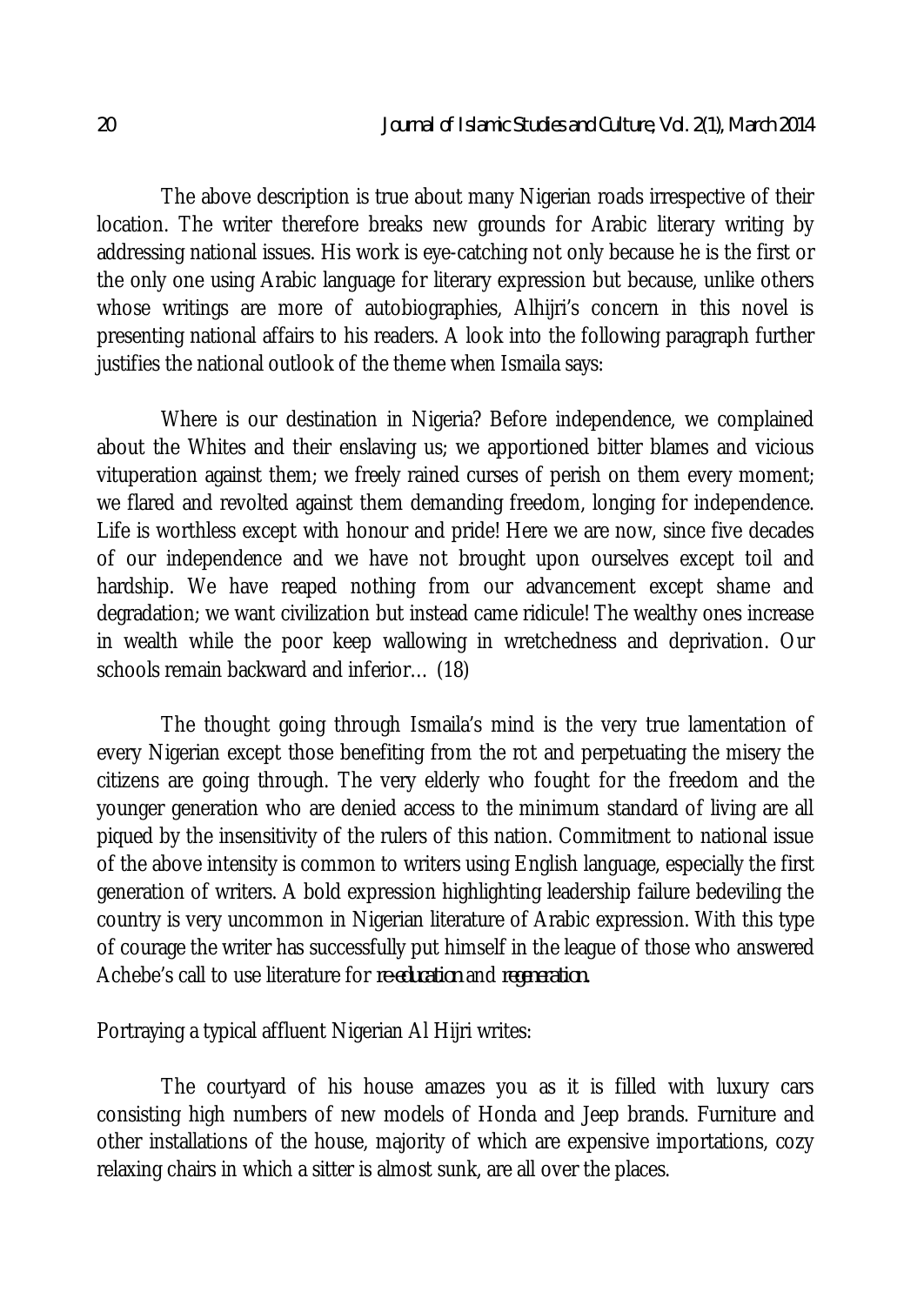Paintings decorated with picture of domestic animals on the wall drawn on a very elegant plank welcomes guests from the entrance; a very large and spacious sitting room, a fitting large shining dining table… (64)

A visit to an abode of any wealthy Nigerian will confirm the above depiction. This apt description is true of Nigerian elites irrespective of where they reside in the country. The embarrassing treatment Nigerian travellers are routinely subjected to in foreign lands does not escape the attention of this writer when he says:

He found Mr. Clark waiting for him at the gate after they alighted from the plane to ease his passage through customs. He was sure, from a very long time, of problems foreigners encounter from the customs; particularly Nigerian travelers among them. Hardly does a Nigerian pass by them in peace: the moment they see a Nigerian passport they become livid; all the security operatives unveil weapons; frightening and embarrassing checks; stupid and unwholesome questioning; he is meted with the worst disgrace and the most unpleasant treatment. If nothing legally incriminating is found on him, he will never be excused and neither will he be attended to, all because he is carrying a Nigerian travelling passport… (78)

The kind of treatment Mr. Clark is out to prevent Mansur from is a commonly occurring ill-treatment of Nigerians in many foreign airports. It is so common that many law abiding Nigerians are not comfortable travelling out of this country for the fear of unjustified dehumanising treatment. The host country's law enforcement agents are not totally at fault as many Nigerians are truly the architect of this battered image, but there is need to ensure that it is only the offending ones that are made to encounter such ridiculous treatments.

Patriotism and the need for unity among all Nigerians, irrespective of difference in culture, religion or tribe, are reflected in the novel when Mansur volunteered to be his fellow Nigerian rescuer by donating his blood. This happened when Grace was involved in a fatal accident in London and became unconscious as a result of having lost a lot of blood. This gesture is presented in the following words: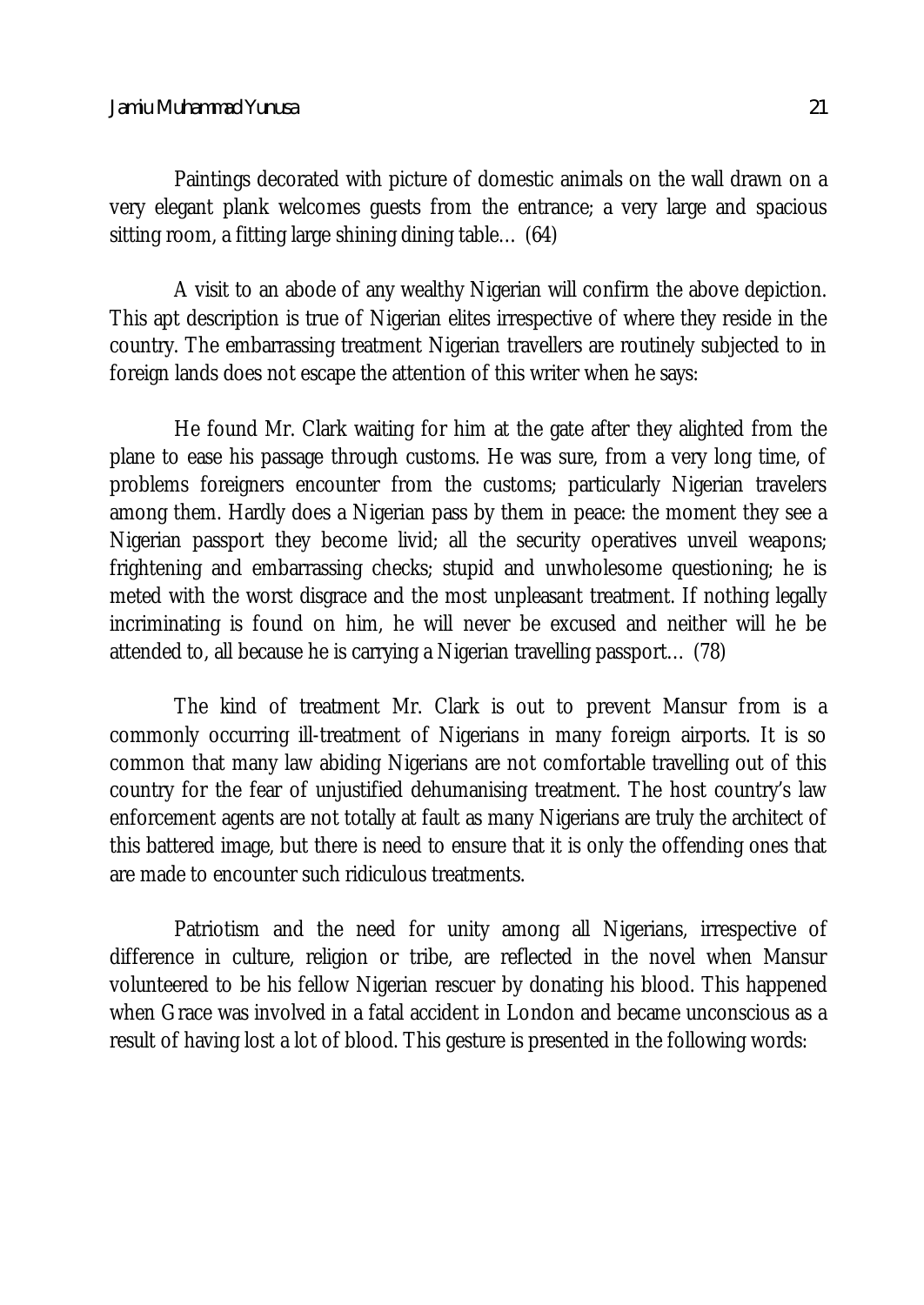…She did not regain her consciousness until she was brought to one of the city's central hospitals, and by her side is Mansur who voluntarily donated some of his blood to rescue the life of a lady whom he knew nothing about other than that she is of Nigerian nationality… (80)

This coincidence blossoms into deep relationship. It is, however, important to note that the major binding factor between the two is nationality and probably being students of the same university. Mansur is a Muslim while grace is a Christian: a scenario that usually constitutes serious misunderstandings in Nigeria. Since they are away from home, religion does not at all come to their minds. The writer, through this medium preaches deemphasizing things that disunite the citizens, religion being the most dangerous of the threats. Humanitarian gestures should be paramount in our thinking, then the nationality that we all belong to should follow. Mansur rescues a human life not minding the faith the person professes and gets attached to Grace because, like him, she is a Nigerian. Addressing the importance of resolving the issues of religious dichotomy that does more harm than good, the writer succinctly says:

Although the mother was very reluctant in approving this relationship for the singular reason of difference in religion between the two, the father assured her that Muslims, most especially the educated ones among them, take good care of their women with respect almost close to worship many a time, and that they give utmost respect to in-laws. (85)

The issue of marriage between people of different cultures in Nigeria is a very difficult task, but as difficult as it is, it is by far easier than intermarriage between a Muslim and a Christian. The more cherished unity will remain an illusion until all come to term with the reality that there is the need for mutual understanding and respect for the diverse culture of the citizens. Acceptability and accommodation of culture breed love which in turn solidifies unity. Canvassing for understanding of our diversities to achieve unity, Al Hijri writes:

…whereby the elders of the clan put forward a cup filled with drinks. They, on this occasion, preferred orange drinks because of the fact that the groom is a Muslim. The bride goes round with the cup seeking hands of the guys to collect it; whoever drinks from it is the lucky groom.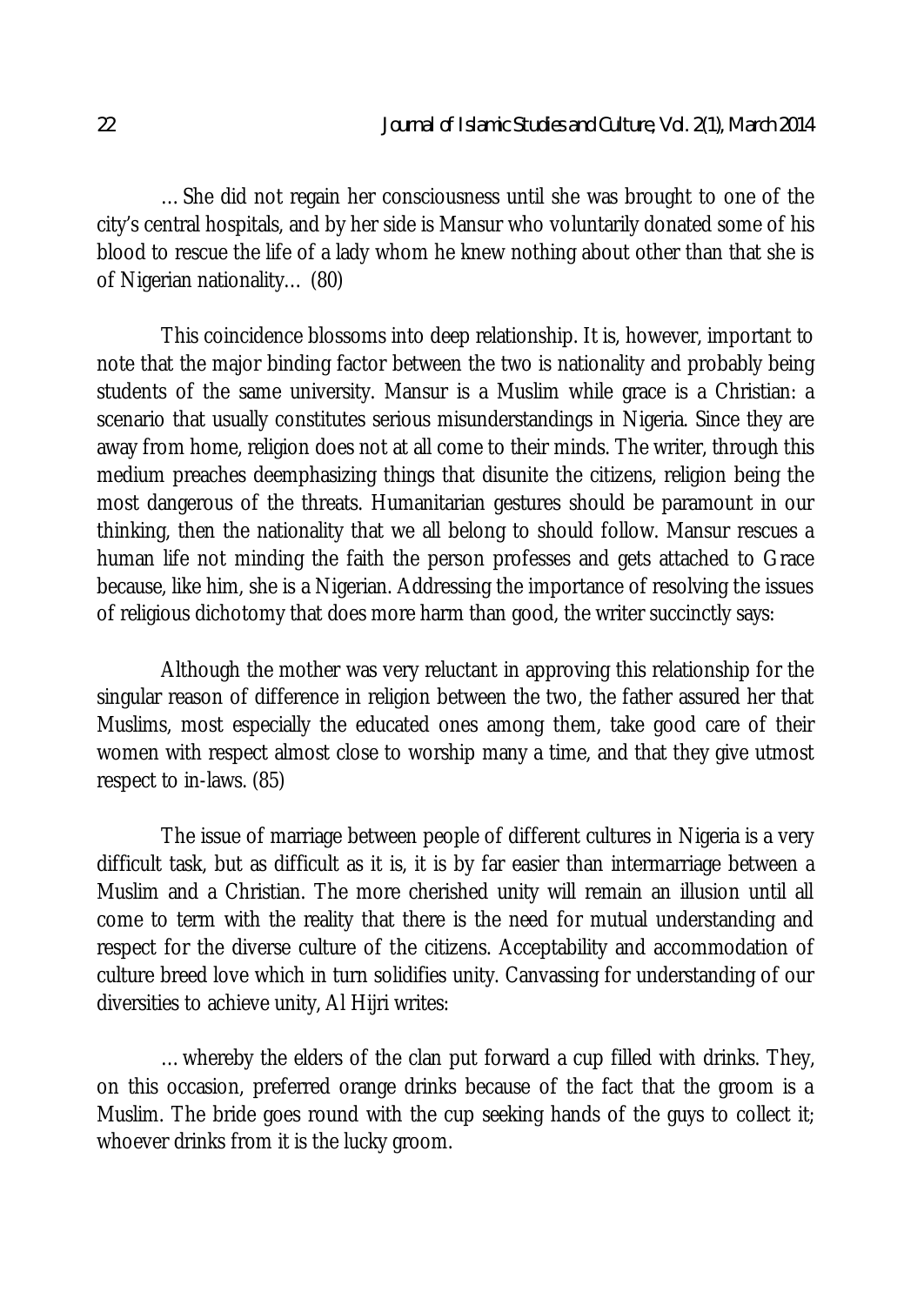This is how every guy involves in inviting the bride teasing her with a huge sum of money that perhaps she will give them a look and present them with the cup. She moves close to them and quickly moves away playfully until she gets to the seat of the real groom. Getting to him, she falls on her knees raising the cup to him with utmost respect. He collects it and drinks the whole content at once then he in turn fills the cup with highest denomination of currency notes. (88)

Presenting comprehensive awareness of challenges honest and caring Nigerian leaders have to cope with to his readers, he says:

It is truly a humane concern for him who has heart and listens to his conscience and is honest to provide good governance. This made Mansur keep planning and looking for a way out of the logjam bedeviling ruling in Nigeria. Major among his unfortunate concerns, however, is the godfathers, the wealthy individuals who financed him to this position. They only lent that huge sum of money to him and left it with him as a loan that has to be undoubtedly repaid. He surely must repay by allocating to them huge illegitimate sums and awarding to them contracts of projects that will never be executed. Closely following them in second category are the representatives at the legislative Assembly who pass whatever laws that suit their interests and needs. They represent their individual interests rather than that of the electorate in their different constituencies… (95)

Nation building is gradual and should be with a lot of optimism which will facilitate shouldering whatever challenges that may come during the course of striving to build a dynamic nation. The responsibility of enlightening Nigerian readers of Arabic literature to this fact is boldly and clearly taken by the writer of this novel. An instance of this is when some citizens are jubilating over the victory of Mansur as President-elect before his inauguration; they are expressing a lot of hope and positive expectations. Some people, at this juncture, express the hopelessness of the situation as there is hardly a difference in term of positive performance within Nigerian leaders who only make lofty and laudable campaign promises they never fulfill. An elderly man listening to the conversation now says:

This is pessimism my children! Situation shall get better, but surely God does not change a people's situation to good until they themselves change their evil attitudes.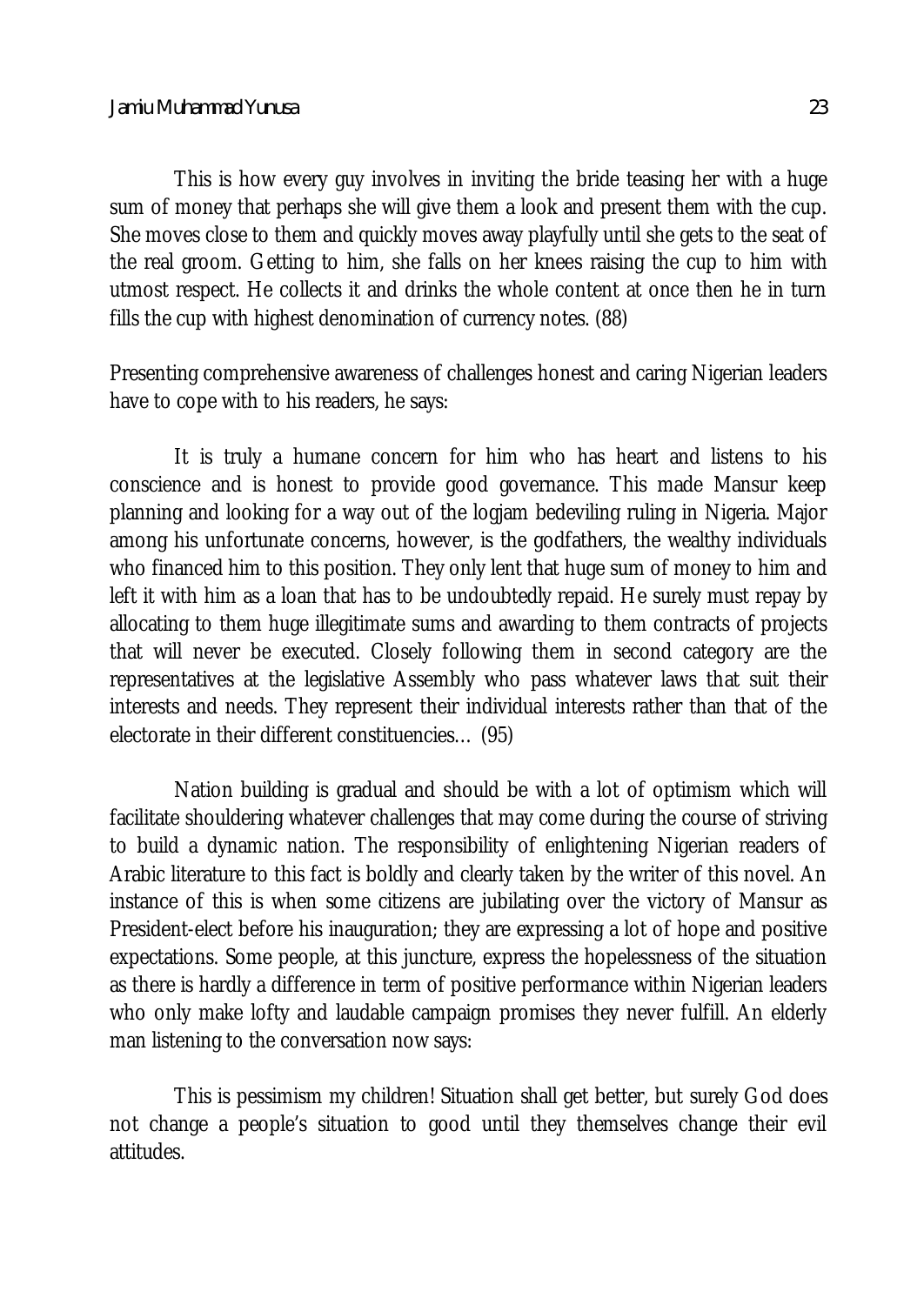Therefore, change the ways you conduct yourselves and God will send to you leaders who will rescue you from destruction, guide you from straying and deliver you from temptation. (103)

Readers come face-to-face, in this short Arabic novel, with a thorough depiction of contemporary happenings that make the country one of the slowest developing nations. The situation the newly sworn-in president will grapple with is quite intimidating. This is subtly presented thus:

The word "strike" is very famous in our dictionary as a nation: citizens are used to it; medical practitioners go on strike, public commercial transporters go on strike, electricity workers go on strike, every government employee embarks on strike anytime they wish and in the form they like. When you go to hospitals you are confronted with several strange shocks: drugs are not available, qualified and competent medical doctors are not found, electricity goes off freely to the extent that even an emergency case or surgery are not guaranteed! Children of the poor keep dying and the government is never worried about them! (111)

With the above graphic description of social services that are in a situation of almost total neglect and the care-free attitude of government in respect of citizens' welfare, the task before the new president is very daunting. Mr. President, though sincerely committed to making life more comfortable for the citizens, does not seek re-election after his positive achievement- laden- tenure. Refusal to seek re-election is on the one hand as a result of his spiritual father advising him not to seek a second term and on the other hand because of the danger the godfathers will pose to his life if he returns as president having only luckily survived an assassination attempt which is clearly an ominous sign of the extent his enemies could go.

### **Narrative Techniques**

A literary piece of any genre tells a lot about its writer; and this, perhaps, accounts for the techniques Al Hijri adopts in this work, some of them shall be discussed as follows: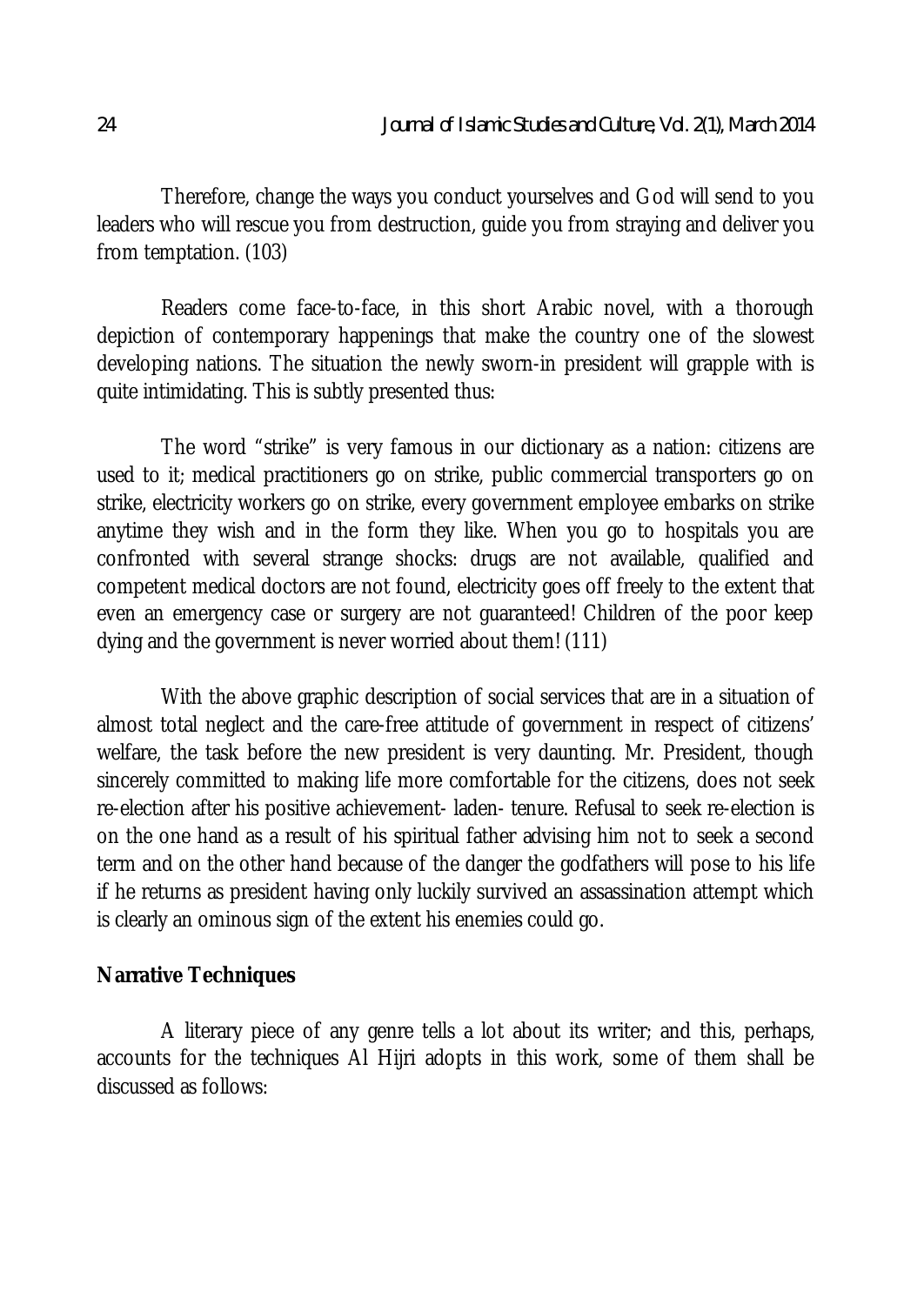#### **Qur'anic Borrowings**

The writer heavily spices his work with a lot of Qur'anic style of narration. Instances of this abound among which what Iyabo says onto the lawyer interrogating her on the incident between her and Ismaila:

He surely aimed at me as I was not the one who aimed at him! (26-7)

This is a clear borrowing of a situation in the Qur'an where Allah reports an incident about Prophet Yusuf and the woman who aimed to tempt him. Another one is when Ismaila narrates his experience in detention; he says:

Suffering is more terrible than death (24)

He also says regarding his innocence from Iyabo's allegation against him:

I swear by Allah! I am as innocent from this accusation as the wolf is from the blood of Ya'qub's son. (24)

Here he alludes to a story in the Qur'an where the senior siblings of Prophet Yusuf are telling their father that his son was eaten by a wolf. It is reported that a wolf was brought to Ya'qub and miraculously dissociates himself from killing Yusuf in plain language understood by all that were present.

As said above, instances like this are numerous in the book. But does this negatively affect its quality as a creative art piece? I am of the opinion, that it does not in any way reduce the quality of the work. Arabic literary piece of Nigerian authorship must be appreciated as coming largely from writers whose background is overwhelmingly Islamic. As a matter of fact the majority of them reluctantly adopt writing literary pieces after obtaining tertiary education. The garb in which their writings are most known is religion. Therefore, since the basic background that shapes the writer is that of Islam, it can never be a minus that his work is influenced by Islam as long as the literary responsibility is not sacrificed.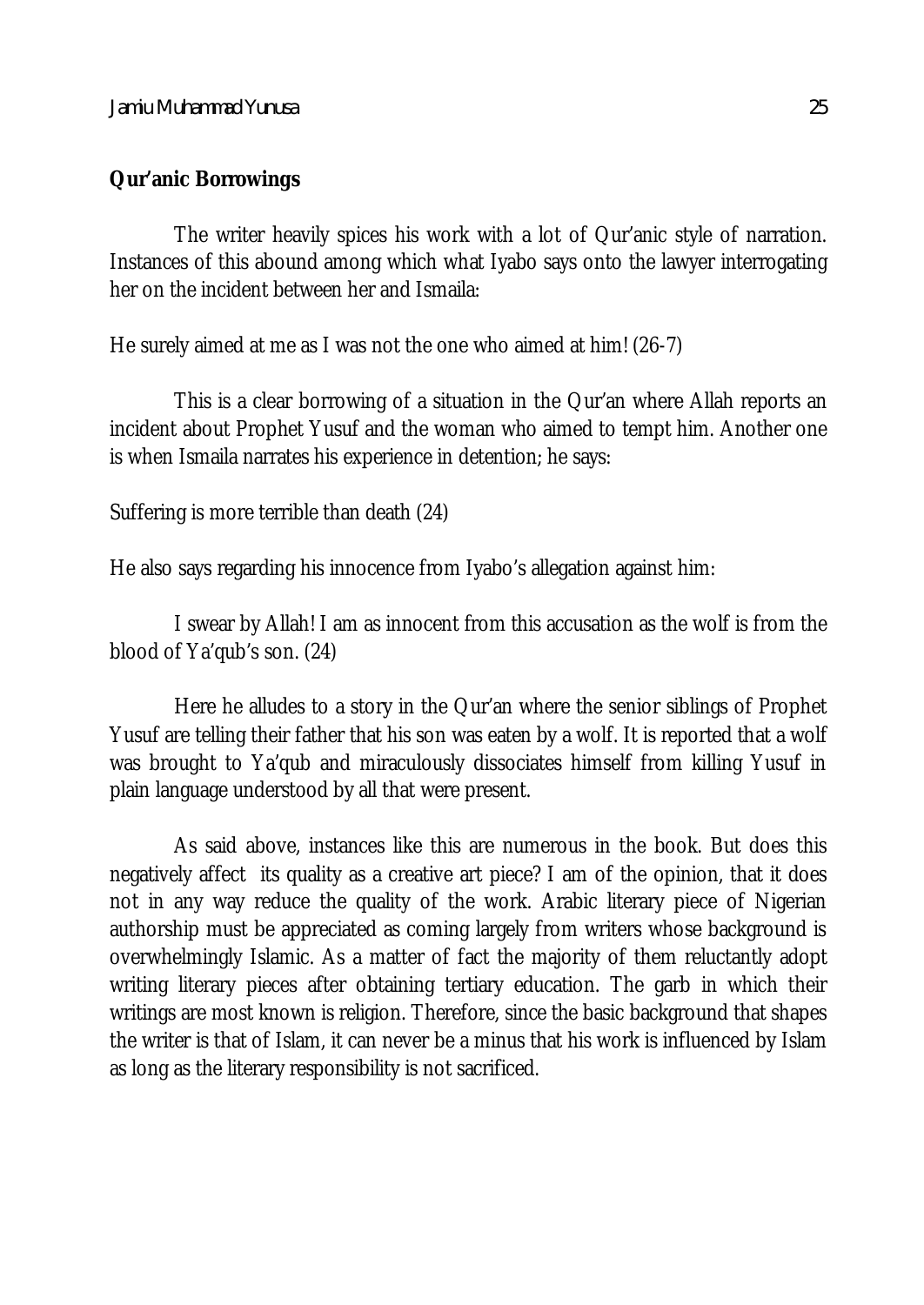## **Romance**

Another characteristic feature of this novel is demonstration of romantic nature of the youths, ways of their dressing, thinking, and reaction et cetera. Telling us about a lady assessing herself preparing to meet her boyfriend, he writes:

Oh, what is he likely to say now about my appearance? Will my dressing please him? How do I meet him? Is it with ordinary smile and handshake, or do I stand up and hug him? (12)

Above is the state of mind of a university lady awaiting her boyfriend in one of the many love gardens in a university environment. A description like this adds flavor to the entire work making its reading very interesting. Let us hear him again describing love:

Surely love is taken from seed! Can't you see the similarity even in derivation? Because it (love) grows the same way seed grows, and bears fruits as it (seed) bears, but only when it finds fertile land! (37)

### **Local Proverbs**

To add local colour and further bring his readers close to their environment and make them feel that what they come across in the story is not from an alien but their own real milieu, he inserts local proverbs into his narration of the events. Some instances of this are:

Lie can never be hidden to two people at the same time: if someone being fed with lies does not know, the liar surely knows he is telling lies. (47)

The above adage is a very common saying in Nigeria irrespective of tribe or region, meaning that it is only the victim of deceit that does not quickly recognize the evil intention of the cheats, therefore coming across it makes the whole thing real. Another example of such is: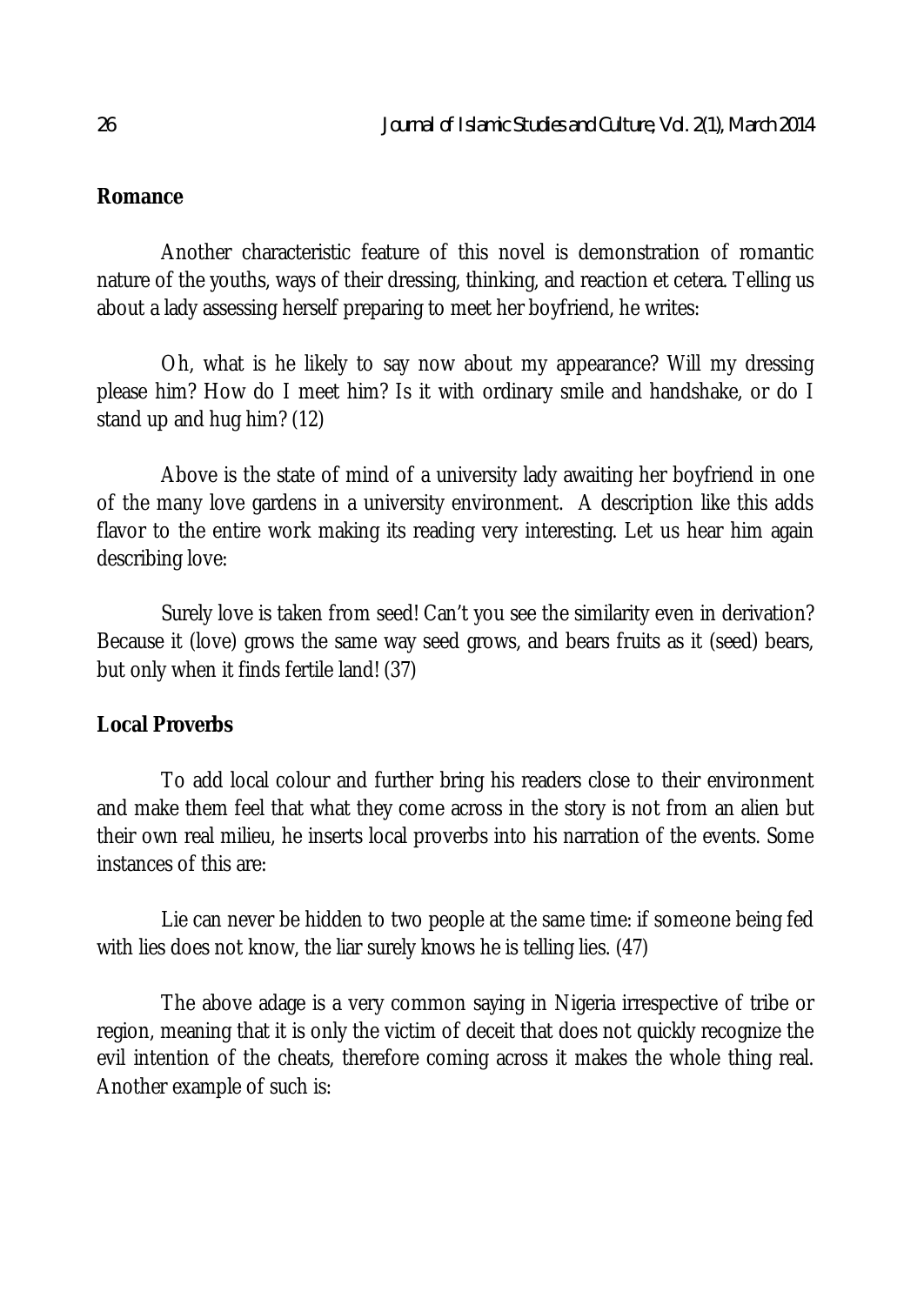It is the owner of calabash who first calls it broken before it is eventually used by people to clear refuse. (77)

The above techniques are adopted in narrating the events in this creative work in order to make it a true reflection of the Nigerian environment. This effort, to a very large extent, instills in the readers things they should know about their country. It also educates them on some intricacies of Nigerian politics and politicians.

Much as Al Hijri's effort interprets Nigeria and some social events therein, it could be said that he gives too much prominence to a group of people who are mostly parasitic contributing nothing significant to the growth of the economy. It is the spiritualists people personified by Shaykh Muhyiddeen. So prominent he is, that he has the ears of Mr. President always; he determines what the president should do and what he should not do. If this is viewed as a minus for this novel, it could be defended that it is a true reflection of Nigerians' attitude to religion. Religion is not a private affair in Nigeria as it is even constitutionally recognized. It does not matter which religion a leader practices, the spiritual personalities enjoy huge official patronage.

Another thing that can be said against the novel is its size which may make it better classified as *qissah (story)* rather than *riwaayah (novel).* It is interesting that even the writer himself calls it *qissah* and not *riwaayah.* Classifying it as *riwaayah* is, however, only because of the contemporary status of modern Arabic literature in Nigeria.

### **Concluding Remarks**

This paper has attempted to remind us of the pioneer status Arabic language enjoyed as the first means of literacy in Nigeria. It remained so for many centuries until the coming of the colonialists who relegated Arabic to the background replacing it with English. Undaunted by this reverse in status, people keep learning and practicing writing in Arabic language but the content of the writings are largely religious. Prose writing in Arabic language has been mainly didactic explaining religious rituals and, the literary genre it is mostly put into is correspondence among literate individuals.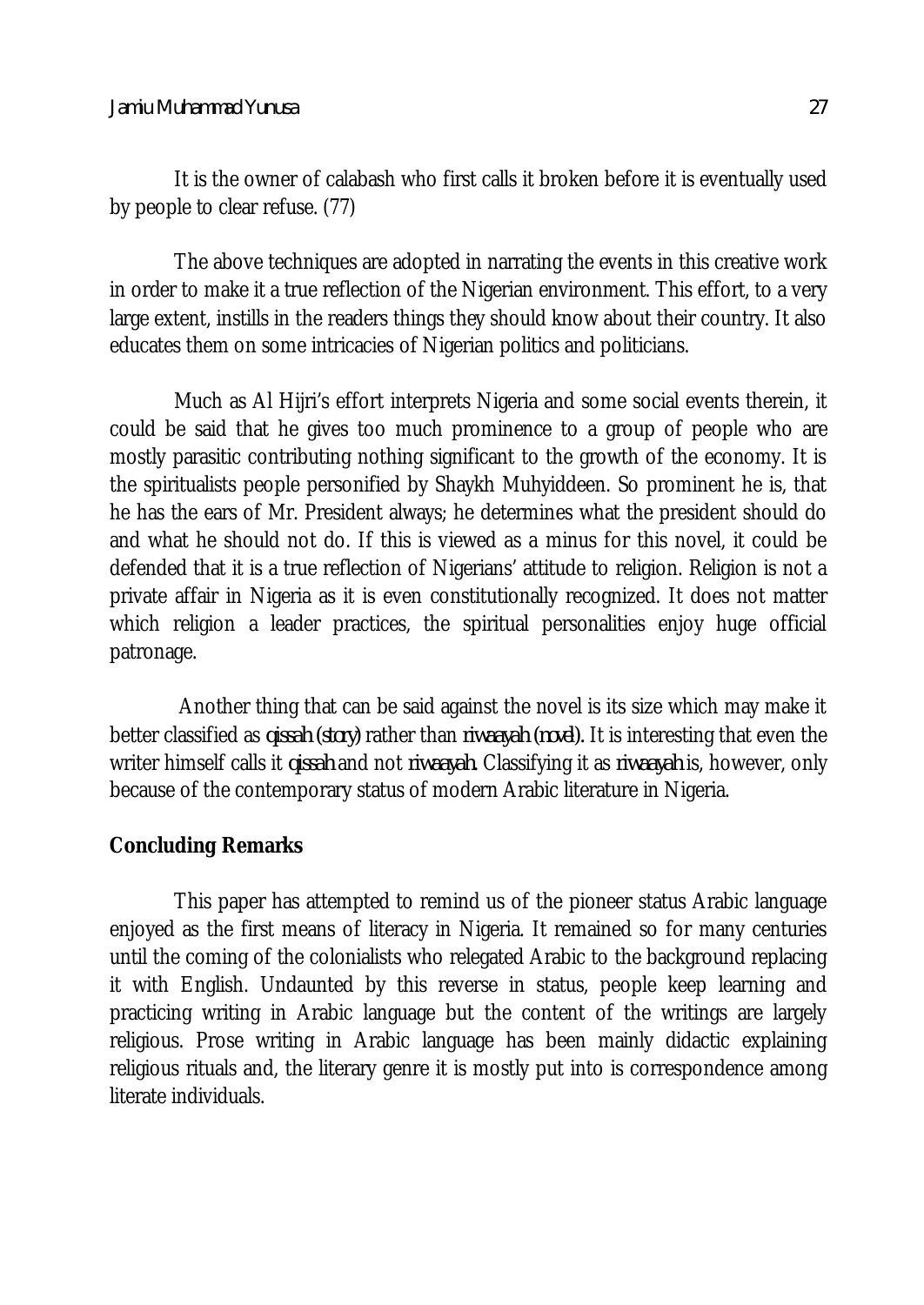In recent years, however the situation started changing as interaction with the wider world becomes the order of the day. Constant contacts with the Arab world in pursuit of knowledge and even the national institutions where Arabic language is taught are in tune with globalization of knowledge. This greatly refines the perception of Arabic as a purely religious language not only among the non-Muslims but even among the Muslims themselves. The development leads to using the language for serious literary expression covering many fields of literary endeavors. The globalization of literature, irrespective of its language, has led to the emergence of a new generation of writers.

This new generation of literati demonstrates a unique zeal in making themselves agents of social change and cultural awareness. The writers are transcending literary creativity motivated only by religion. Of the budding Arabic literary writers, Hamid Al Hijri is very unique because, unlike many others, he is able to make national issues major themes of his writing. This does not take anything away from those whose works are mostly autobiographic or romantic; it is only that Al Hijri's works, most especially the one focused on in this paper, are more national.

This submission is not in any way suggesting that the author attains perfection in his work under review, but his efforts are a huge success towards arousing the interest of other talented writers to follow suit. His is a source of hope and encouragement to the learners of Arabic language and literature that the lost glory of the language may soon be regained if only they could grab the opportunity. Also, as said by Jeyifo, Biodun, quoting Amilcar Cabral no matter how devastated a society is by foreign or internal oppression, the generative principle is indestructible and sooner or later blooms and flowers again. (18)